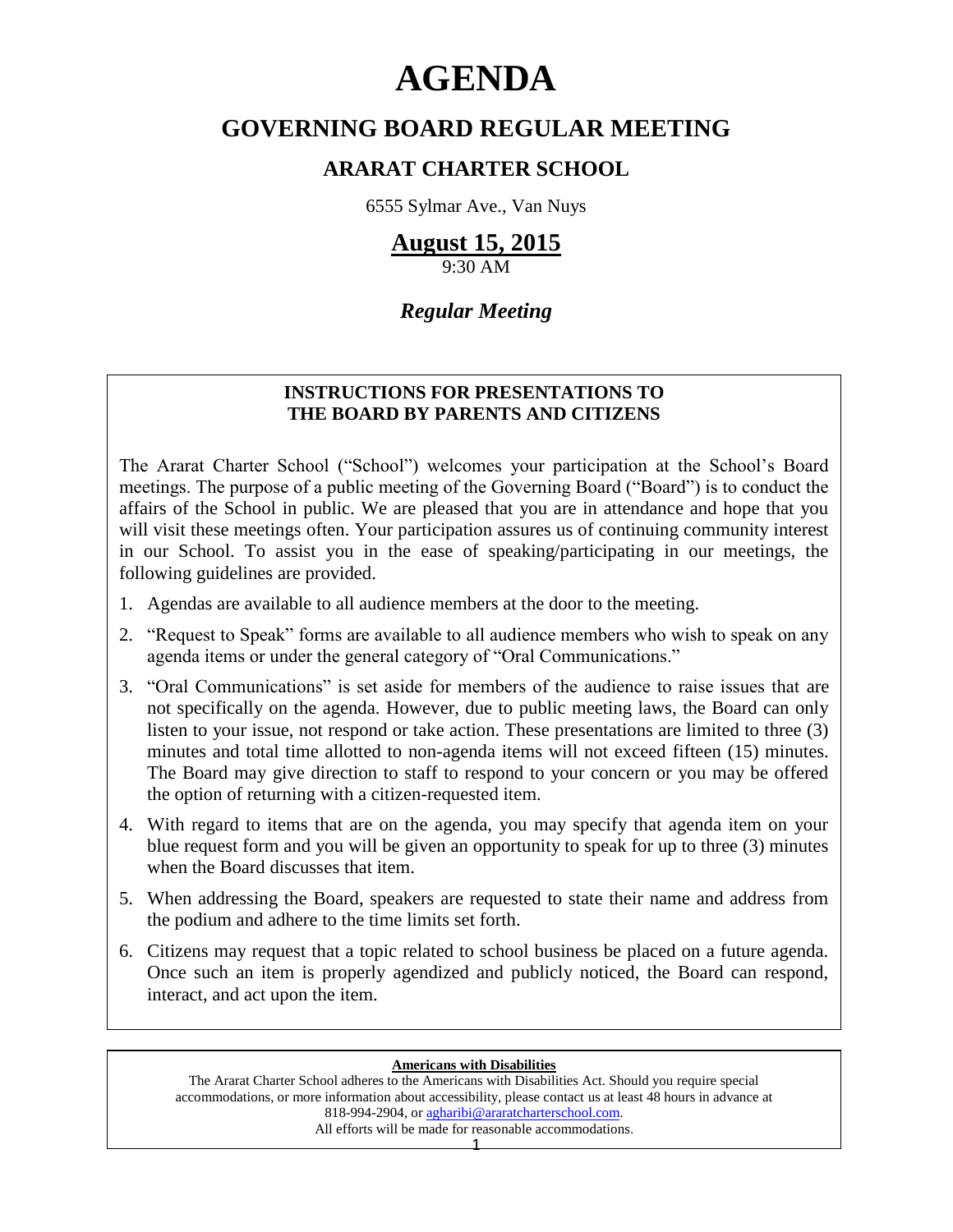#### **I. OPEN SESSION**

# **A. CALL TO ORDER:**

Meeting was called to order by Board Chair, Berjouhi Koukeyan at \_\_\_\_ am.

# **B. ROLL CALL**

| Absent  |
|---------|
|         |
|         |
|         |
|         |
|         |
|         |
|         |
|         |
| Present |

# **C. APPROVAL OF MINUTES OF BOARD MEETING OF JULY 18, 2015**

Moved by: Seconded by: Vote:

# **II. COMMUNICATIONS**

# **A. ORAL COMMUNICATIONS:**

*Non-agenda items: no individual presentation shall be for more than three (3) minutes and the total time for this purpose shall not exceed fifteen (15) minutes. Ordinarily, Board members will not respond to presentations and no action can be taken. However, the Board may give direction to staff following a presentation.*

# **B. FOR INFORMATION: CHAIRPERSON'S REPORT**. (Attachment)

- **1. Update Regarding the Leasing/Purchasing and Financing a Facility**
- **2. Update on WASC accreditation**

# **C. FOR INFORMATION: PRINCIPAL'S REPORT.** (Attachment)

*This is a presentation of information that has occurred since the previous Board meeting. (Per attached report)*

- **1. Update on preliminary results of CAASPP**
- **2. Update on Parent Orientation**
- **3. Update on Enrollment**
- **4. Update on Summer Professional Development Program - August 10 thru 20, 2015**
- **5. Update on Calendar of Events**

## **D. FOR INFORMATION: FINANCIAL REPORT**

*This is an update from what has transpired since the last board meeting.*

- **1. Budget to Date Update.** Budget to date update and report from Edtec
- **2. Update on Associated Student Body Bank Account**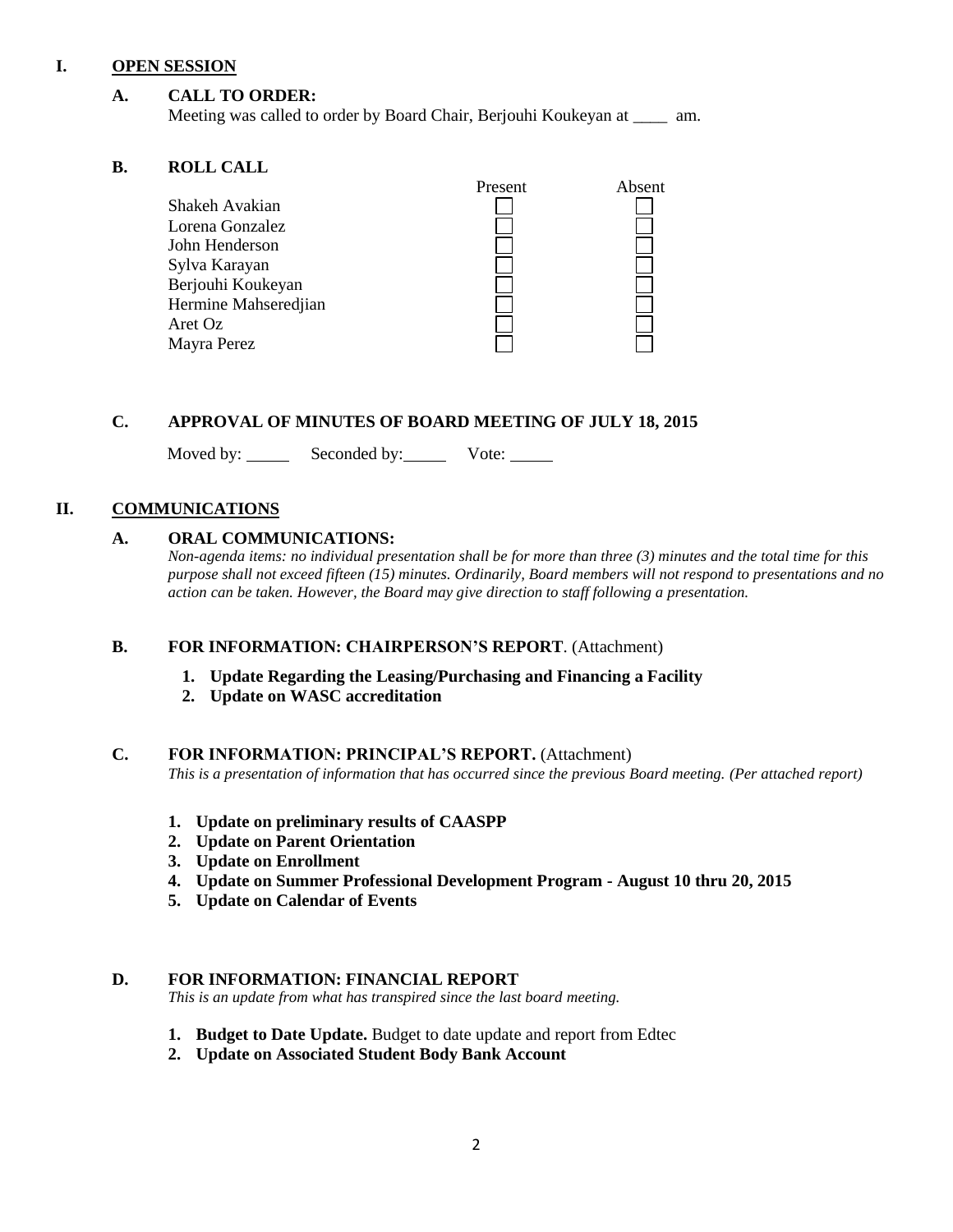#### **III. CONSENT AGENDA ITEMS**

*All matters listed under the consent agenda are considered by the Board to be routine and will be approved/enacted by the Board in one motion in the form listed below. Unless specifically requested by a Board member for further discussion or removed from the agenda, there will be no discussion of these items prior to the Board votes on them. The Principal recommends approval of all consent agenda items.*

#### **Approval of Consent Agenda**

Motion by: Seconded by: Vote:

#### **IV. ACTION ITEMS**

**A. Approval is requested for Data 4 Success to provide services for CALPADs, CRDC, and CBEDs reporting at a cost \$4,200.**

#### **Recommend approval**

 Motion by: Seconded by: Vote:

#### **B. Approval is requested for a Governing Board Policy on the Enrollment of Homeless students.**

#### **Recommend approval**

 Motion by: Seconded by: Vote:

#### **C. Approval is requested for a Governing Board Policy on Bullying and Hazing.**

#### **Recommend approval**

 Motion by: Seconded by: Vote:

#### **V. INFORMATION ITEMS**/**POSSIBLE ACTION:**

- **A. Update on Certificated Teacher Salary Payments of 10 Months vs. 12 Months**
- **B. Update on Paychex Software Cost for Tracking Staff Sick Days and Vacation Days Electronically**
- **C. Breakfast in the classroom at ACS2 (Erwin Campus)**
- **D. Association Update**

#### **VI. CLOSED SESSION**

*Adjourned to Closed Session at\_\_\_\_\_\_\_\_\_\_\_\_ to consider and/or take action upon any of the following items:*

**Public Employee Employment (G.C. 54957)** Title: